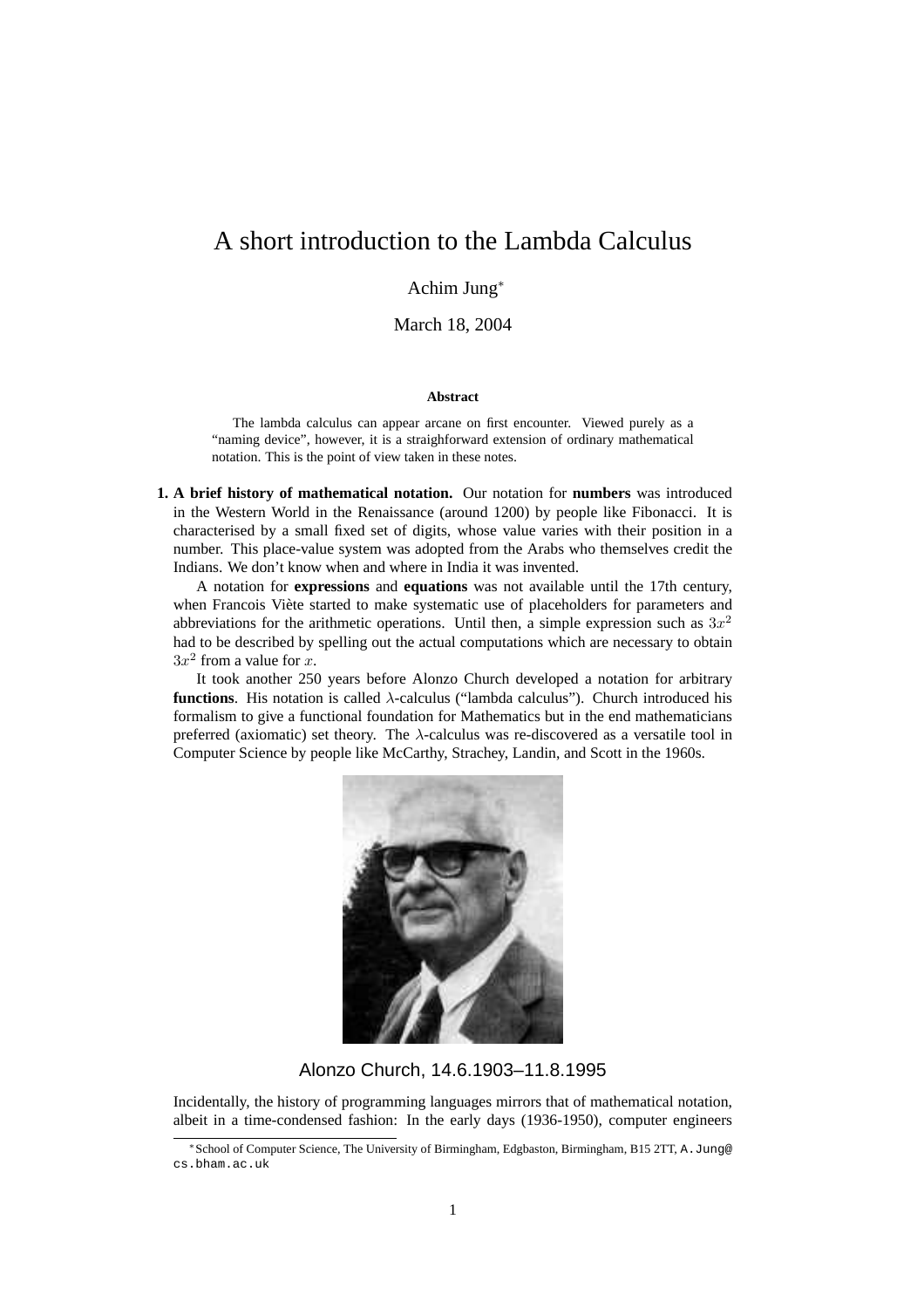struggled with number representation and tried many different schemes, before the modern standard of 2-complement for integers and floating point for reals was generally adopted. Viète's notation for expressions was the main innovation in **FORTRAN**, the world's first high-level programming language (Backus 1953), thus liberating the programmer from writing out tedious sequences of assembly instructions. Not too long after this, 1960, Mc-Carthy came out with his list processing language Lisp. McCarthy knew of the  $\lambda$ -calculus, and his language closely resembles it.

Today, not many languages offer the powerful descriptive facilities of the  $\lambda$ -calculus, in particular, the mainstream languages Java and C++ make a strict distinction between primitive datatypes and objects, on the one hand, and functions (= methods), on the other hand. Likewise, the line of development started with Lisp, although it led to some truly remarkable languages such as ML and Haskell, has found it difficult to incorporate object oriented features. The OCaml dialect of ML is one of the few attempts to combine the two paradigms.

- **2. Expressions in the**  $\lambda$ -calculus. The  $\lambda$ -calculus is a notation for functions. It is extremely economical but at first sight perhaps somewhat cryptic, which stems from its origins in mathematical logic. Expressions in the  $\lambda$ -calculus are written in strict *prefix* form, that is, there are no infix or postfix operators (such as  $+$ ,  $-$ ,  $($ )<sup>2</sup>, etc.). Furthermore, function and argument are simply written next to each other, without brackets around the argument. So where the mathematician and the computer programmer would write " $\sin(x)$ ", in the  $\lambda$ calculus we simply write "sin  $x$ ". If a function takes more than one argument, then these are simply lined up after the function. Thus " $x + 3$ " becomes "+ x 3", and " $x^2$ " becomes " $* x x$ ". Brackets are employed only to enforce a special grouping. For example, where we would normally write " $\sin(x) + 4$ ", the  $\lambda$ -calculus formulation is "+ (sin x) 4".
- **3. Functions in the**  $\lambda$ **-calculus.** If an expression contains a variable say,  $x$  then one can form the function which obtains by considering the relationship between concrete values for x and the resulting value of the expression. In mathematics, function formation is sometimes written as an equation,  $f(x) = 3x$ , sometimes as a mapping  $x \mapsto 3x$ . In the λ-calculus a special notation is available which dispenses with the need to give a name to the function (as in  $f(x) = 3x$ ) and which easily scales up to more complicated function definitions. In the given example we would re-write the expression "3x" into " $*$  3 x" and then turn it into a function by preceding it with " $\lambda x$ .". We get: " $\lambda x \cdot * 3 x$ ". The Greek letter  $\lambda$  ("lambda") has a role similar to the keyword "function" in some programming languages. It alerts the reader that the variable which follows is not part of an expression but the *formal parameter* of the function declaration. The dot after the formal parameter introduces the function body. Let's look more closely at the similarity with programming languages, say Pascal:

function  $f(x : int) : int$  begin  $f := 3 * x$  end; | | | |  $\lambda$   $x$   $*3x$ 

You may be interested to see the same in Lisp:

(lambda (x) (∗ 3 x))

**4. And on and on...** A function which has been written in  $\lambda$ -notation can itself be used in an expression. For example, the application of the function from above to the value 4 is written as  $(\lambda x \cdot 3 x)$  4. Remember, application is simply juxtaposition; but why the brackets around the function? They are there to make clear where the definition of the function ends. If we wrote  $\lambda x \cdot 3$  x 4 then 4 would become part of the function body and we would get the function which assigns to x the value  $3 * x * 4$  (assuming that  $*$  is interpreted as a 3-ary function; otherwise the λ-term is nonsensical, see below.). So again,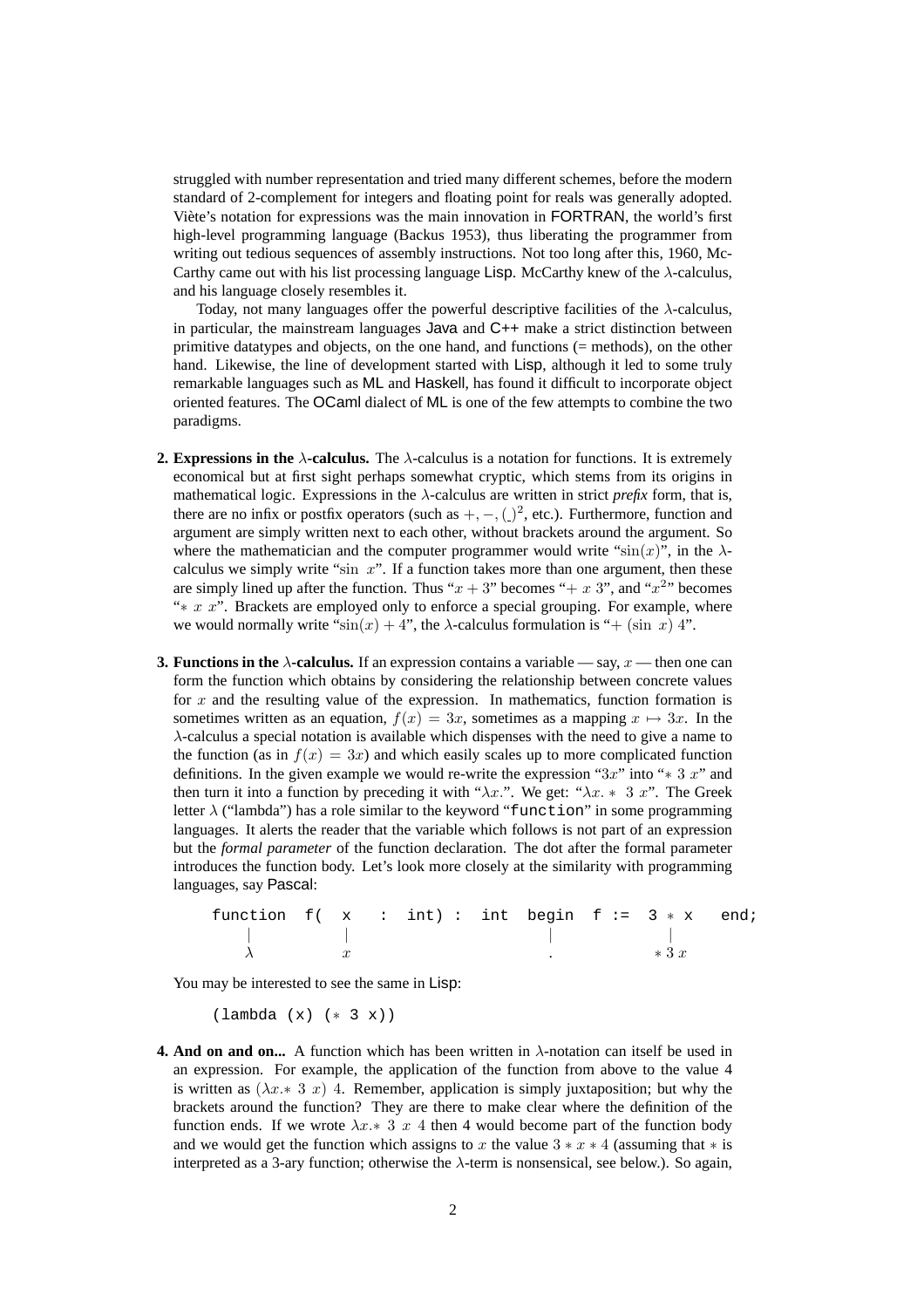brackets are used for delineating parts of a  $\lambda$ -term, they do not have an intrinsic meaning of their own.

Although it is not strictly necessary, it will be convenient to introduce abbreviations for  $\lambda$ -terms. We write them in the same way as we always to in mathematics, employing the equality symbol. So if we abbreviate our function term to  $F$ :

$$
F \stackrel{\text{def}}{=} \lambda x \cdot 3 x
$$

then we can write F 4 instead of  $(\lambda x \cdot 3 x)$  4.

With this our description of the  $\lambda$ -calculus as a notational device is almost complete; there is just one more case to consider. Suppose the body of a function consists of another function, as here

$$
N \stackrel{\text{def}}{=} \lambda y.(\lambda x \cdot y \cdot x)
$$

If we apply this function to the value 3 then we get back our old friend  $\lambda x.* 3 x$ , in other words,  $N$  is a function, which when applied to a number, returns another function (i.e., N 3 behaves like F). However, we could also consider it as a function of *two* arguments, where we get a number back if we supply N with *two* numerical arguments ( $N$  3 4 should evaluate to 12). Both views are legitimate and perfectly consistent with each other. If we want to stress the first interpretation we may write the term with brackets as above, if we want to see it as a function of two arguments then we can leave out the brackets:

$$
\lambda y. \lambda x. * y x
$$

or, as we will lazily do sometimes, even elide the second lambda:

$$
\lambda y\ x \ast y\ x
$$

but note that this is really just an abbreviation of the official term.

Likewise, in the application of  $N$  to arguments 3 and 4 we can use brackets to stress that 3 is to be used first:  $(N \ 3)$  4 or we can suggest simultaneous application:  $N \ 3 \ 4$ . Whatever our intuition about  $N$ , the result will be the same (namely, 12).

**5. The official definition.** Function formation and function application are all that there is. They can be mixed freely and used as often as desired or needed, which is another way of saying that  $\lambda$ -terms are constructed according to the grammar

$$
M \ ::= \ c \ | \ x \ | \ M \ M \ | \ \lambda x.M
$$

Here the placeholder c represents any **constant** we might wish to use in a  $\lambda$ -term, such as numbers 1, 2, 3,... or arithmetic operators  $+$ ,  $*$ , etc. A term without constants is called **pure**. Similarly, the letter x represents any of infinitely many possible variables.

The grammar is ambiguous; the term  $\lambda x.x$  y could be parsed as

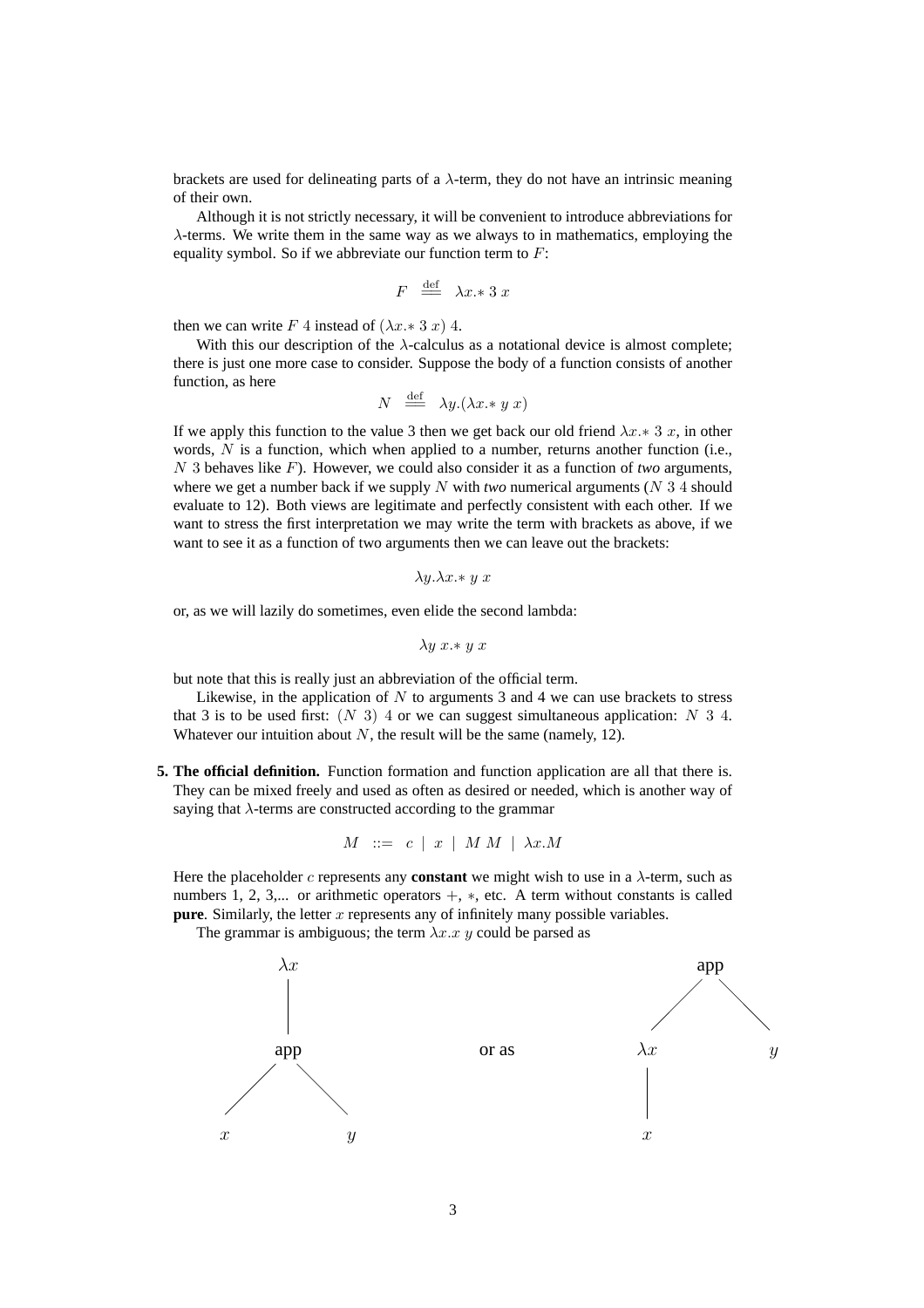(where we use "app" to indicate use of the clause " $M$   $M$ " in the derivation). With auxiliary brackets, the two possible interpretations can be indicated by writing  $\lambda x.(x \, y)$  and  $(\lambda x.x)$  y, respectively. According to our convention from above, only the first interpretation should be possible. Using additional non-terminals and productions the conventional interpretation can be enforced:

 $\langle \text{term} \rangle$  ::=  $\langle \text{atom} \rangle$  |  $\langle \text{app} \rangle$  |  $\langle \text{fun} \rangle$ <atom> ::= <head−atom> | ( <app> )  $\langle head - atom \rangle$  ::=  $x \mid c \mid (\langle func \rangle)$ <app> ::= <head−atom> <atom> | <app> <atom>  $\langle \text{fun} \rangle$  ::=  $\lambda x. \langle \text{term} \rangle$ 

but only a compiler would be interested in so much detail.

**6. Reduction.** λ-terms on their own would be a bit boring if we didn't know how to *compute* with them as well. There is only one rule of computation, called **reduction** (or β-reduction, as it is known by the aficionados), and it concerns the replacement of a formal parameter by an actual one. It can only occur if a functional term has been applied to some other term. Two examples:

$$
(\lambda x. * 3 x) 4 \longrightarrow_{\beta} * 3 4
$$
  

$$
(\lambda y. y 5)(\lambda x. * 3 x) \longrightarrow_{\beta} (\lambda x. * 3 x) 5 \longrightarrow_{\beta} * 3 5
$$

We see that reduction is nothing other than the textual replacement of a formal parameter in the body of a function by the actual parameter supplied.

One would expect a term after a number of reductions to reach a form where no further reductions are possible. Surprisingly, this is not always the case. The following is the smallest counterexample:

$$
\Omega \equiv (\lambda x . x x)(\lambda x . x x)
$$

The term  $\Omega$  always reduces to itself. If a sequence of reductions has come to an end where no further reductions are possible, we say that the term has been reduced to **normal form**. As  $\Omega$  illustrates, not every term has a normal form.

**7. Confluence.** It may be that a λ-term offers many opportunities for reduction at the same time. In order for the whole calculus to make sense, it is necessary that the result of a computation is independent from the order of reduction. We would like to express this property for all terms, not just for those which have a normal form. This is indeed possible:

**Theorem 1 (Church-Rosser)** *If a term* M *can be reduced (in several steps) to terms* N *and* P*, then there exists a term* Q *to which both* N *and* P *can be reduced (in several steps). As a picture:*



*(The little* ∗ *next to the arrows indicates several instead of just a single reduction. "Several" can also mean "none at all".)*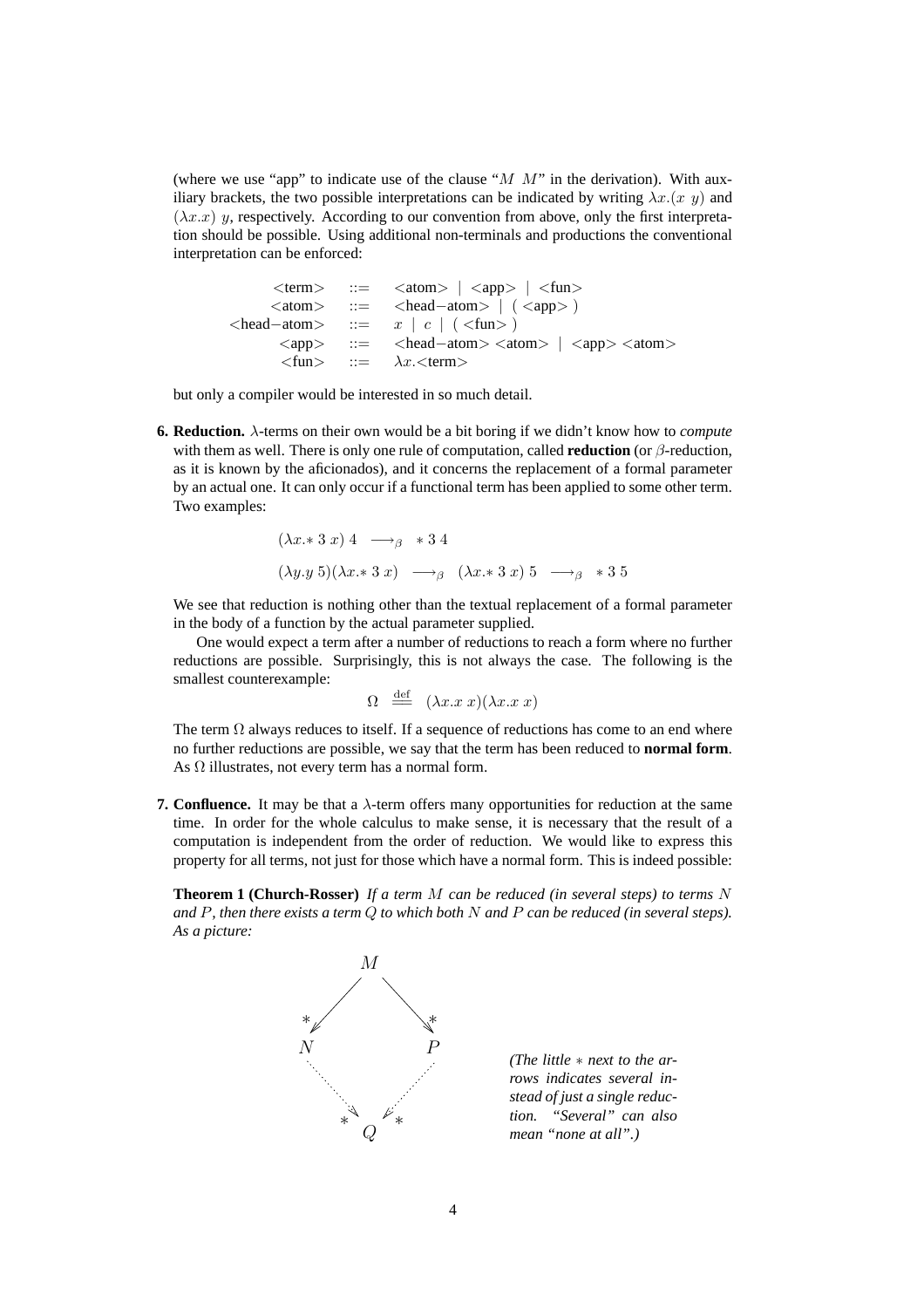For obvious graphical reasons, the property expressed in the Theorem of Church and Rosser is also called **confluence**. We say that β-reduction is **confluent**. The following is now an easy consequence:

### **Corollary 2** *Every* λ*-term has at most one normal form.*

**Proof.** For the sake of contradiction, assume that there are normal forms N and P to which a certain term M reduces:



By the theorem of Church and Rosser there is a term  $Q$  to which both  $N$  and  $P$  can be reduced. However,  $N$  and  $P$  are assumed to be in normal form, so they don't allow for any further reductions. The only possible interpretation is that  $N = P = Q$ . П

## **8. Exercises**

1. Translate the following Java expressions into  $\lambda$ -calculus notation:

(a)  $sin(x+3)$ (b) length $(y)$ +z (c) public static int quot(double x, double n) { return (int)( $x/n$ ); }

- 2. Draw the syntax trees for the following  $\lambda$ -terms:
	- (a)  $\lambda xy.x$
	- (b)  $\lambda xyz.xyz$
	- (c)  $(\lambda x.xx)(\lambda x.xx)$
- 3. Reduce to normal form:
	- (a)  $(\lambda x + x 3)4$
	- (b)  $(\lambda fx.f(fx)) (\lambda y. * y 2) 5$
- 4. Let T be the  $\lambda$ -term  $\lambda x. x x x$ . Perform some  $\beta$ -reductions on TT. What do you observe?
- 5. Let S be the term  $\lambda xyz.(xz)(yz)$  and K the term  $\lambda xy.x$ . Reduce SKK to normal form. (Hint: This can be messy if you are not careful. Keep the abbreviations  $S$ and K around as long as you can and replace them with their corresponding  $\lambda$ -terms only if you need to. It becomes very easy then.)
- 6. Let Z be the  $\lambda$ -term  $\lambda zx.x(zzx)$  and let Y be ZZ. By performing a few  $\beta$ -reductions, show that YM will be a fixpoint of M for any term M, i.e., we have  $YM =_\beta$  $M(YM)$ .
- 7. Suppose a symbol of the  $\lambda$ -calculus alphabet is always 5mm wide. Write down a pure  $\lambda$ -term (i.e., without constants) with length less than 20cm having a normal form with length at least  $10^{10^{10}}$  light-years. (A light-year is about  $10^{13}$  kilometers.)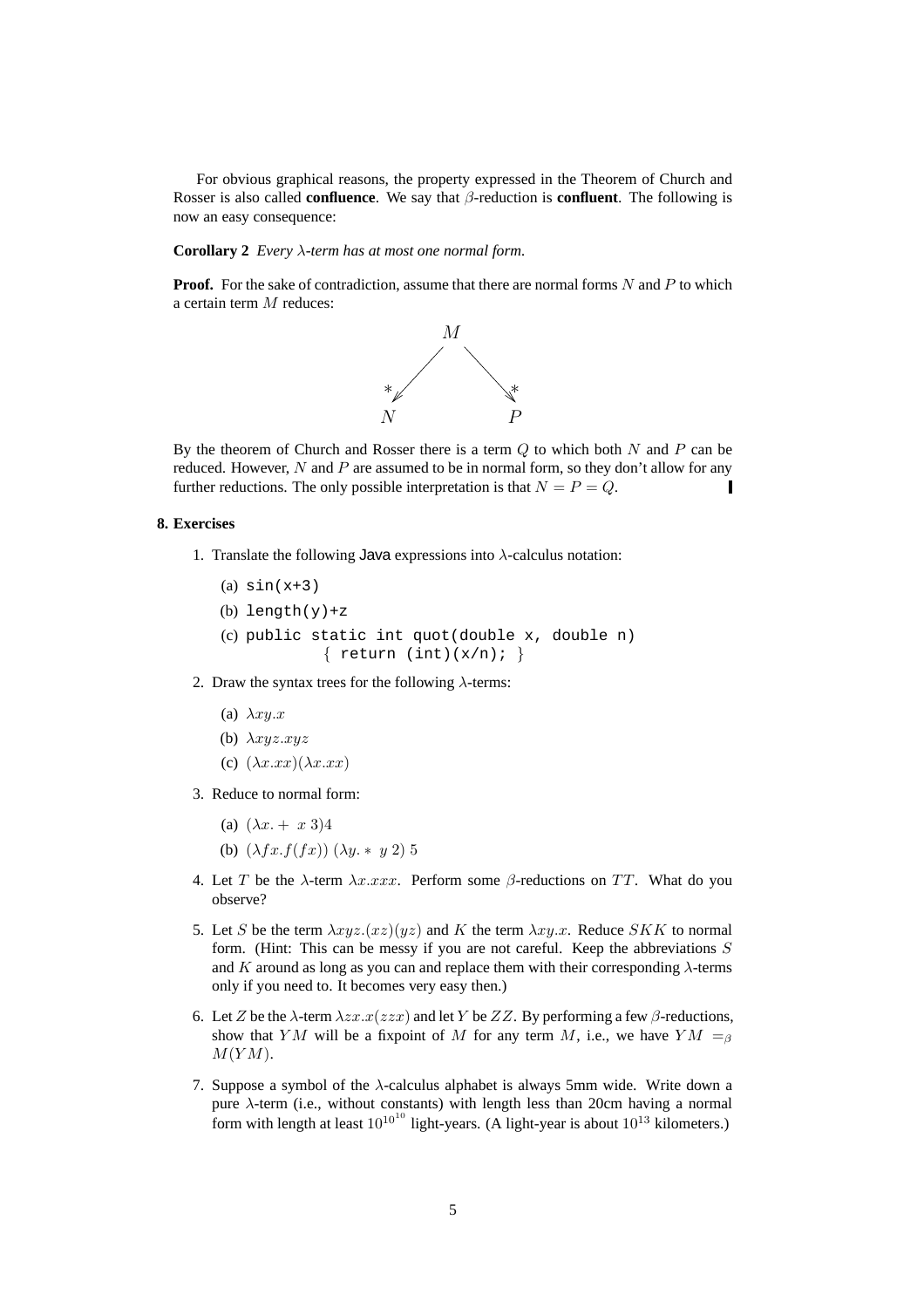**9. Higher-order functions.** The λ-calculus is a purely syntactic device; it does not make any distinctions between simple entities, such as numbers and more complicated ones, such as functions of functions. Whatever can be described as a  $\lambda$ -term is available for manipulation by other  $\lambda$ -terms.

Let us look at an example. A term for squaring integers is given by

$$
Q \stackrel{\text{def}}{=} \lambda x \cdot x x
$$

If we want to compute  $x^8$  then this can be achieved by squaring x three times:  $x^8 =$  $((x^2)^2)^2$ . In  $\lambda$ -calculus notation, we would write for the "power-8"-function:

$$
P_8 \stackrel{\text{def}}{=} \lambda x. Q \ (Q \ (Q \ x))
$$

We see that taking a number to power 8 amounts to applying the squaring function Q three times. It is now a simple step to write out a  $\lambda$ -term which applies *any function* three times:

$$
T \stackrel{\text{def}}{=} \lambda f.(\lambda x.f (f (f x)))
$$

(Observe the — unnecessary — brackets around the inner function; I wanted to stress that T takes as argument a function f and returns another function with argument  $x$ .) The term  $P_8$  can now be written as  $T Q$ , and  $5^8$  comes out as  $T Q 5$ .

There is nothing to stop us from applying the tripling operator  $T$  to itself,  $T$   $T$ . What we get is an operator which will triple any function we pass to it three times, so it is in fact a 27-fold operator, that is,  $T T f x$  will compute the result of applying f 27 times to x.

Operators such as T are called **higher order** because they operate on functions rather than numbers.

**10. Iteration and recursion in the**  $\lambda$ **-calculus.** As we have seen with the terms T and T T, a short combination of  $\lambda$ -terms can express repeated application of a function. How can we generalise this to get the behaviour of a for-loop, where the number of repetitions is controlled by a counter? This requires a wholly new idea which we will now develop step by step.

First of all, we have to use a constant which allows us to distinguish between 0 and positive numbers. Let us call this constant "zero?". Its behaviour is like an if-then-else clause depending on the value of a number:

$$
\begin{array}{rcl}\n\text{zero? 0 } x y & \longrightarrow & x \\
\text{zero? } n x y & \longrightarrow & y \\
\end{array} \quad (n \neq 0)
$$

In Java, we would write this as

 $(n==0)$  ?  $x : y$ 

We also assume constants "pred" and "succ" for predecessor and successor function on natural numbers.

Let us now construct a term  $I$  (for "Iteration") which takes as arguments a number  $n$ , a function f, and a value x, and computes the n-fold application of f to x:

$$
I \; n \; f \; x \;\; = \;\; f \; (f \; (f \; \ldots \; (f \; x) \; \ldots \;))
$$

If  $n = 0$  then I 0 f x should simply return x, without applying f at all. Here is a first attempt at defining I:

$$
I = \lambda n f x \text{.zero? } n x (I (pred n) f (f x))
$$

Here is the rationale: If  $n = 0$  then zero? n x M will evaluate to x, no matter what M is. If  $n > 0$  then we iterate  $f(n-1)$ -times on the argument  $(f \, x)$ ; if successful, this will return  $f$  applied to  $x$  *n*-times.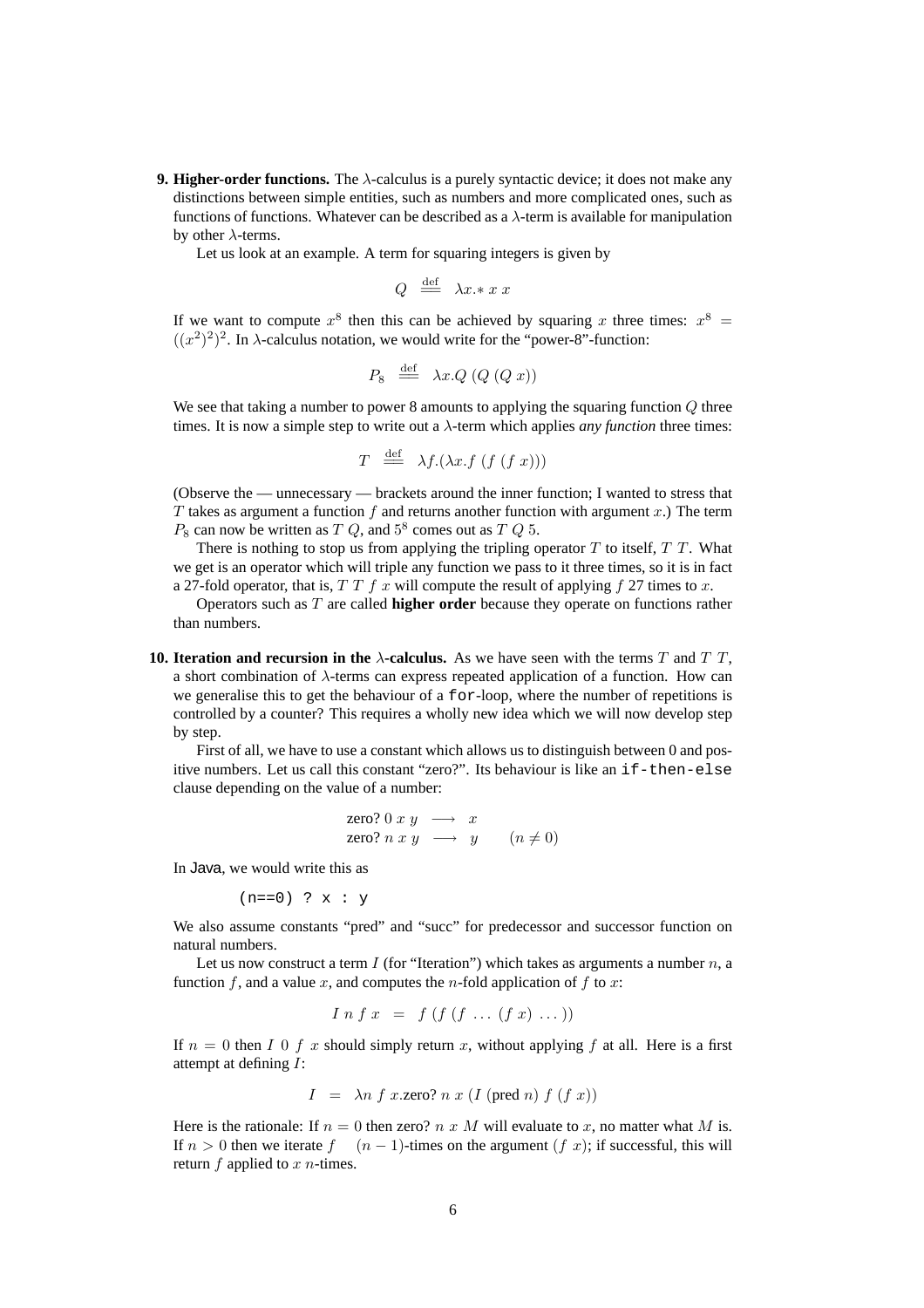There is only one snag; our definition of  $I$  uses  $I$  itself in the body (which is why I left out the "def" from the equality symbol). It follows the usual idea of recursion: "I can do it n-times if you do it  $(n - 1)$ -times for me first...". In other words, the term as written above does nothing else but add one further iteration to an assumed  $(n - 1)$ -fold iteration.

How can we overcome the circularity? Have a look at the definition again:

$$
I = \lambda n f x \text{.zero? } n x (I (pred n) f (f x))
$$

Another way of reading this is to say that  $I$  (if it ever can be found) would be a fixpoint of the term on the right. Let's make this view more explicit. We change the term on the right into a function which turns " $n - 1$ -iterators" into "n-iterators":

$$
S \stackrel{\text{def}}{\implies} \lambda M.(\lambda n \ f \ x.\text{zero? } n \ x \ (M \ (pred \ n) \ f \ (f \ x)))
$$

This definition is no longer circular, so  $S$  is a proper term. What we now seek is a term  $I$ which satisfies

 $I = SI$ 

that is, a term which is a **fixpoint** for S.

Amazingly, such a fixpoint can always be found, in fact, there are terms  $Y$  which construct a fixpoint for *any* term M, that is, they satisfy

$$
Y\ M\ =\ M\ (Y\ M)
$$

Once we have such a Y, we have solved our iterator problem because we can set  $I \stackrel{\text{def}}{=}$ Y S.

We call such a Y a **fixpoint combinator**. Here is Turing's fixpoint combinator:

$$
Y \stackrel{\text{def}}{\equiv} (\lambda x \ y. y \ (x \ x \ y))(\lambda x \ y. y \ (x \ x \ y))
$$

To check that Y M reduces to  $M$  (Y M) takes just two reduction steps. It was an exercise on the last exercise sheet.

Fixpoints are also used to create while-loop like behaviour. Consider, for example, the problem of finding the smallest number for which a given function returns zero. We implement this as a fixpoint equation as follows:

$$
Z = \lambda f \text{ } n \text{.zero? } (f \text{ } n) \text{ } n \text{ } (Z \text{ } f \text{ (succ } n))
$$

("If  $f(n)$  yields 0 return n, else continue the search at  $n + 1$ .") Transform this into a function in the unknown  $M$ :

$$
L \stackrel{\text{def}}{=} \lambda M.(\lambda f \text{ } n.\text{zero? } (f \text{ } n) \text{ } n \text{ } (M \text{ } f \text{ (succ } n)))
$$

and the desired root-finder comes out as

$$
Z \stackrel{\text{def}}{=\!\!=} Y L
$$

The smallest root of a function  $f$  (if there is one at all) is calculated by  $Y L f 0$ .

**11. The**  $\lambda$ **-calculus as a model of computation.** There are a number of variants of the  $\lambda$ calculus which one can consider for a comparison with Turing machines. For this purpose, we call a calculus **Turing-complete** if it allows one to define all *computable* functions from N to N. In order to avoid pathological calculi, we have to require also that calculations in the calculus can be performed effectively (for example, by a machine). This latter requirement is no problem for the  $\lambda$ -calculus; the operation of  $\beta$ -reduction is well-defined and can be performed by a computer program. For the other direction, we have several choices for the precise version of the  $\lambda$ -calculus we want to consider. As I have developed the calculus in this handout, the first one should be the following: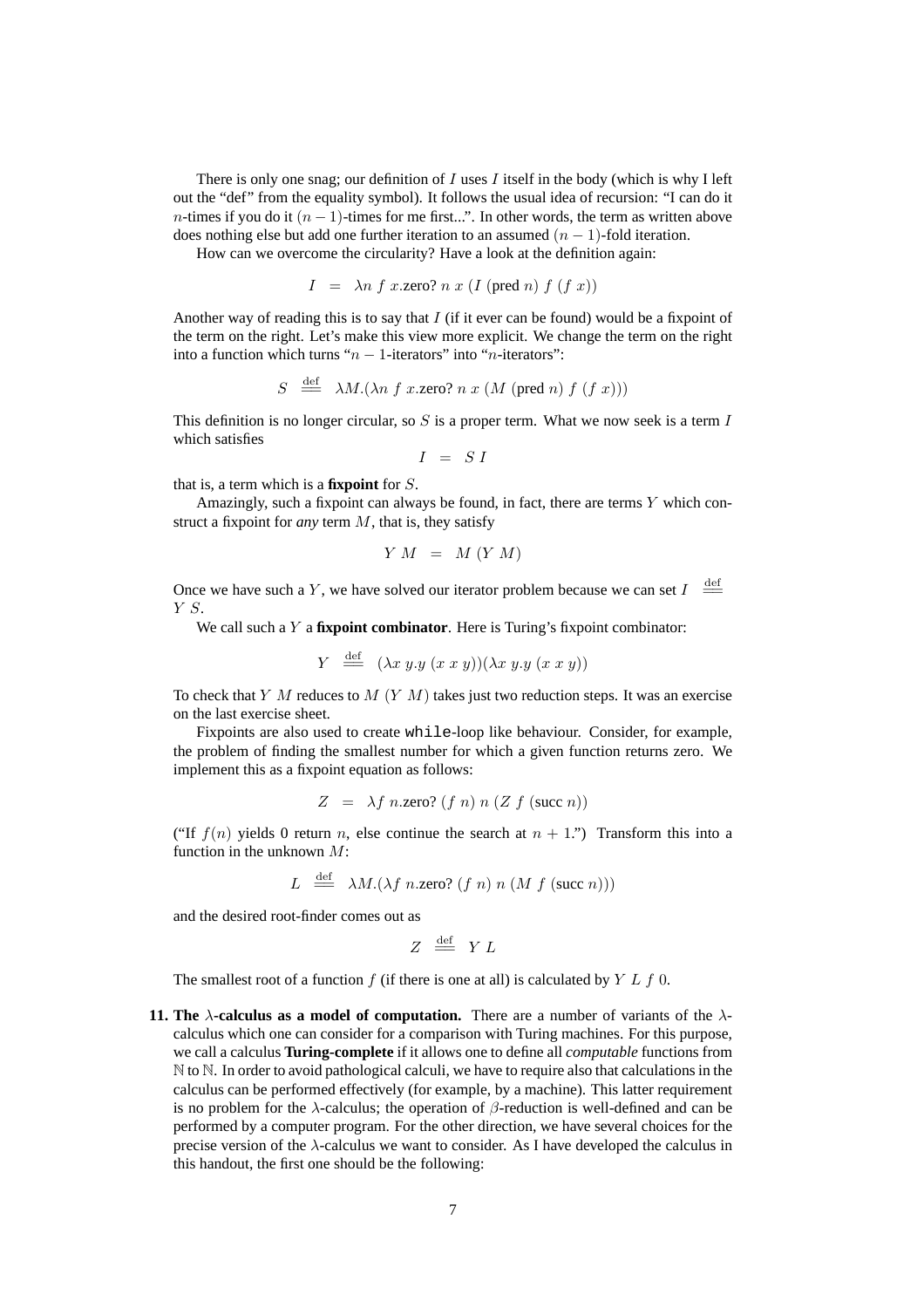**Theorem 3** *The* λ*-calculus enriched with* zero?*,* pred*,* succ *and constants for all numbers is Turing-complete.*

Surprisingly, we can say the same about the *pure* λ-calculus, without any constants at all. In order for this to make sense, one has to agree on a representation of natural numbers as certain  $\lambda$ -terms. There are several possibilities for this, for example the following will do:

$$
0 \stackrel{\text{def}}{=} \lambda f \ x.x
$$
  
\n
$$
n \stackrel{\text{def}}{=} \lambda f \ x.f \ (f \ \dots \ (f \ x) \ \dots)
$$
  
\n
$$
(n\text{-fold application of } f \text{ to } x)
$$

With this representation in mind, the following is true:

**Theorem 4** *The pure* λ*-calculus is Turing-complete.*

**12. Banning bad terms with types.** As the previous section showed, there is good use in the λ-calculus for slightly strange terms without normal form such as

$$
Y \stackrel{\text{def}}{\equiv} (\lambda x \ y. y \ (x \ x \ y))(\lambda x \ y. y \ (x \ x \ y))
$$

However, there is nothing in the grammar which stops us from forming truly awful terms, such as "sin log", where the sine function is applied not to a number but to the logarithm function. Such terms do not make any sense at all, and any sensible programming language compiler would reject them as ill-formed. What is missing in the calculus is a notion of **type**. The type of a term should tell us what kind of arguments the term would accept and what kind of result it will produce. For example, the type of the sine function should be "accepts real numbers and produces real numbers".

A language for expressing these properties (i.e., types) is easily defined. We start with some base types such as "int" for integers and "real" for real numbers, and then form **function types** on top of them. The grammar for this idea is extremely simple (which is why it is called the **system of simple types**):

 $\tau$  ::= c |  $\tau \rightarrow \tau$ 

The placeholder  $c$  represents all the base types we might wish to include. Apart from this, all one can do is form a function type from given types.

With such a system, the type of the sine function can be denoted by "real  $\rightarrow$  real" and it is obvious that it cannot accept the logarithm function as an argument because the latter also has type "real  $\rightarrow$  real" and not "real" as required.

On the basis of a type system such as the simple one exhibited here, we can formulate restrictions on what kind of terms are valid (or **well-typed**). We do so by employing an inductive definition:

#### **Definition 5 (Well-typed** λ**-terms)**

- **Base case.** *For every type* σ *and every variable* x*, the term* x:σ *is well-typed and has type* σ*.*
- **Function formation.** *For every term* M *of type*  $\tau$ *, every variable* x*, and every type*  $\sigma$ *, the term*  $\lambda x:\sigma.M$  *is well-typed and has type*  $\sigma \rightarrow \tau$ *.*
- **Application.** *If* M *is well-typed of type*  $\sigma \rightarrow \tau$  *and* N *is well-typed of type*  $\sigma$  *then* M N *is well-typed and has type*  $τ$ *.*

*(Convention: Within a single term we will not use the same variable name with two different type annotations.)*

Some examples:  $\lambda x:\sigma.x:\sigma$  is well-typed of type  $\sigma \to \sigma$  no matter what  $\sigma$  stands for. The term  $\lambda x:\sigma.\lambda y:\tau.x:\sigma$  is well-typed of type  $\sigma \to (\tau \to \sigma)$ . On the other hand, the term sin  $log$  is not well-typed. Furthermore, any term of the shape  $M$   $M$  cannot be annotated with simple types (Exercise 4).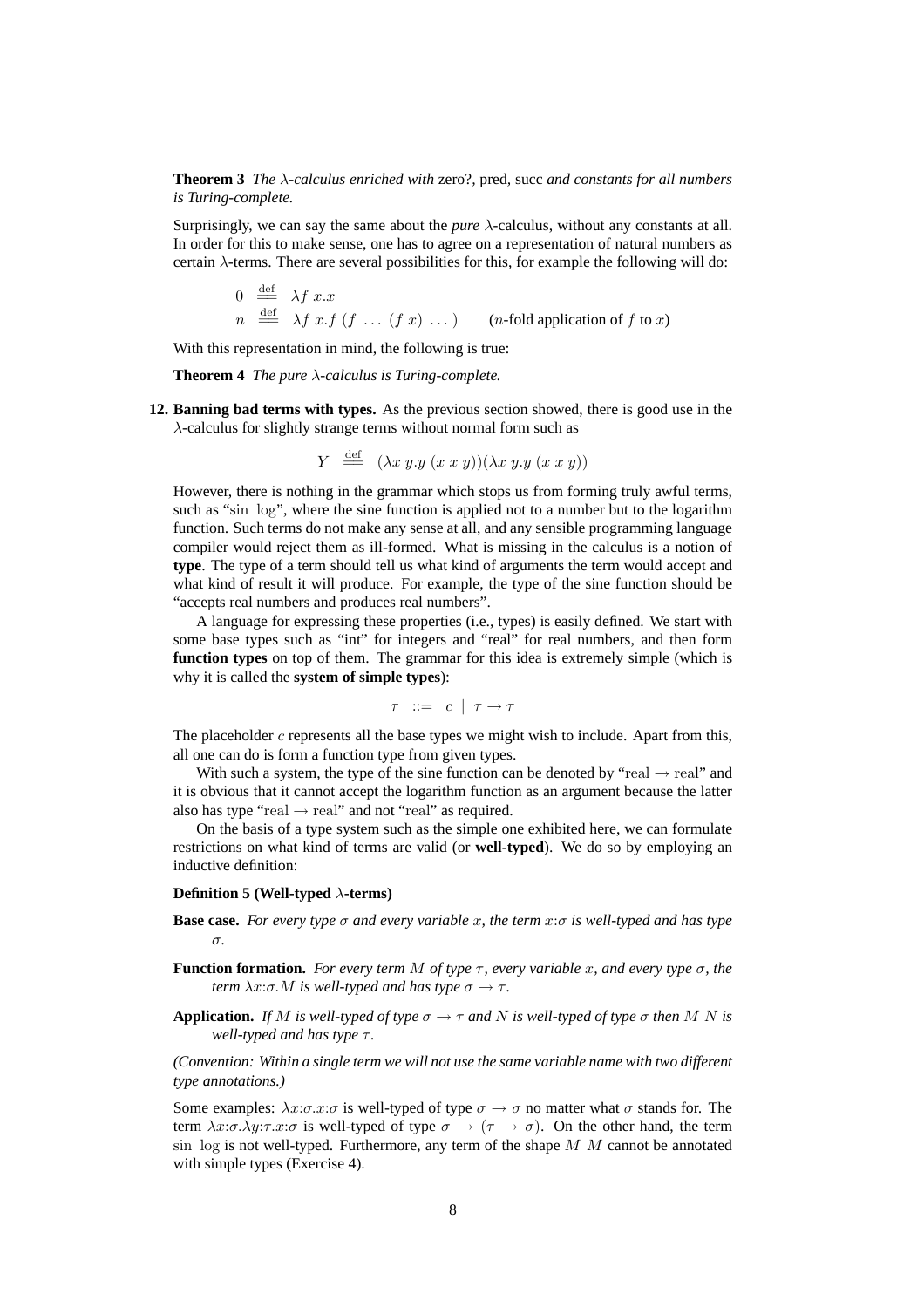**13. Calculating simple types.** It is quite easy to find out whether a term can be typed or not by following the steps in which the term was constructed. What we do is to annotate subterms with type expressions which still contain **type variables**  $A, B, C, \ldots$  and which we refine as we go along. Consider, for example, the term  $\lambda f$  x.f x: We give x the type A (a type variable) and give f the type B. Because the subterm f x needs to be well typed according to the application rule in Definition 3, we refine B to the shape  $A \rightarrow C$ , with C another type variable. The application  $f(x)$  is then possible and gets type C. The abstraction  $\lambda x.f x$  is always possible, and because of our assumption about x, will have type  $A \to C$ . Likewise, for the abstraction  $\lambda f \cdot \lambda x \cdot f$  x we remember that f should have type  $A \rightarrow C$ . According to the function formation rule, then, the complete term should have type  $(A \rightarrow C) \rightarrow (A \rightarrow C)$ . At this stage the type variables can be instantiated with something more concrete (such as "int" or "real") but we only wanted to establish typability and so we can stop here.

Further refinement is required if we extend the term to  $(\lambda f \, x.f \, x)$   $(\lambda y.y)$  3. Taken on its own, the subterm  $\lambda y.y$  will have type  $D \to D$ , with D a fresh type variable. On the other hand, we have type  $(A \to C) \to (A \to C)$  for  $\lambda f$  x. In order for the application  $(\lambda f \ x.f \ x)$   $(\lambda y.y)$  to make sense, we must refine A to D and also C to D. The resulting type is  $D \to D$ . Finally, 3 should have type "int" and in order for the last application to become well typed we refine  $D$  to "int". The complete term then gets type "int" as well. If we spell out the types in the term we get:

$$
(\lambda f: \text{int} \rightarrow \text{int } \lambda x: \text{int}.f x) (\lambda y: \text{int}.y)
$$
 3

**14. Regaining Turing completeness.** Well-typed λ-terms are always well-behaved with respect to reduction:

**Theorem 6** *Every well-typed* λ*-term has a normal form.*

Perhaps we have gone a bit too far now because it follows that the fixpoint combinator Y is not typable and hence does not belong to the **simply typed** λ**-calculus**. Because of its absence you can probably believe that the simply typed λ-calculus is *not* Turing-complete. In order to restore completeness, one has to explicitly enrich the calculus with fixpoint combinator *constants*. One such system is known under the name **PCF** ("programming computable functions"), introduced by Scott and Plotkin. It consists of  $\lambda$ -terms for a simple type system with base type "int", and the following constants:

**Numerals.** A constant  $\overline{n}$  of type int for every natural number *n*.

**Conditional.** Constants zero?<sub>σ</sub> of type int  $\rightarrow (\sigma \rightarrow (\sigma \rightarrow \sigma))$  for every type  $\sigma$ .

**Successor function.** Constants succ and pred of type int  $\rightarrow$  int.

**Fixpoint combinators.** Constants  $Y_{\sigma}$  of type  $(\sigma \to \sigma) \to \sigma$  for every type  $\sigma$ .

We have:

**Theorem 7** *PCF is Turing-complete.*

With PCF, then, we have a language which is expressive and well-typed at the same time. In fact, conceptually (and, would you believe it, historically), there is only a small step from PCF to the functional programming language ML.

#### **15. Exercises**

- 1. Leaving  $f$  as an unspecified variable, try to evaluate the term  $T T f x$  from Section 9 to normal form.
- 2. Find type annotations which show that  $T$  is well-typed.